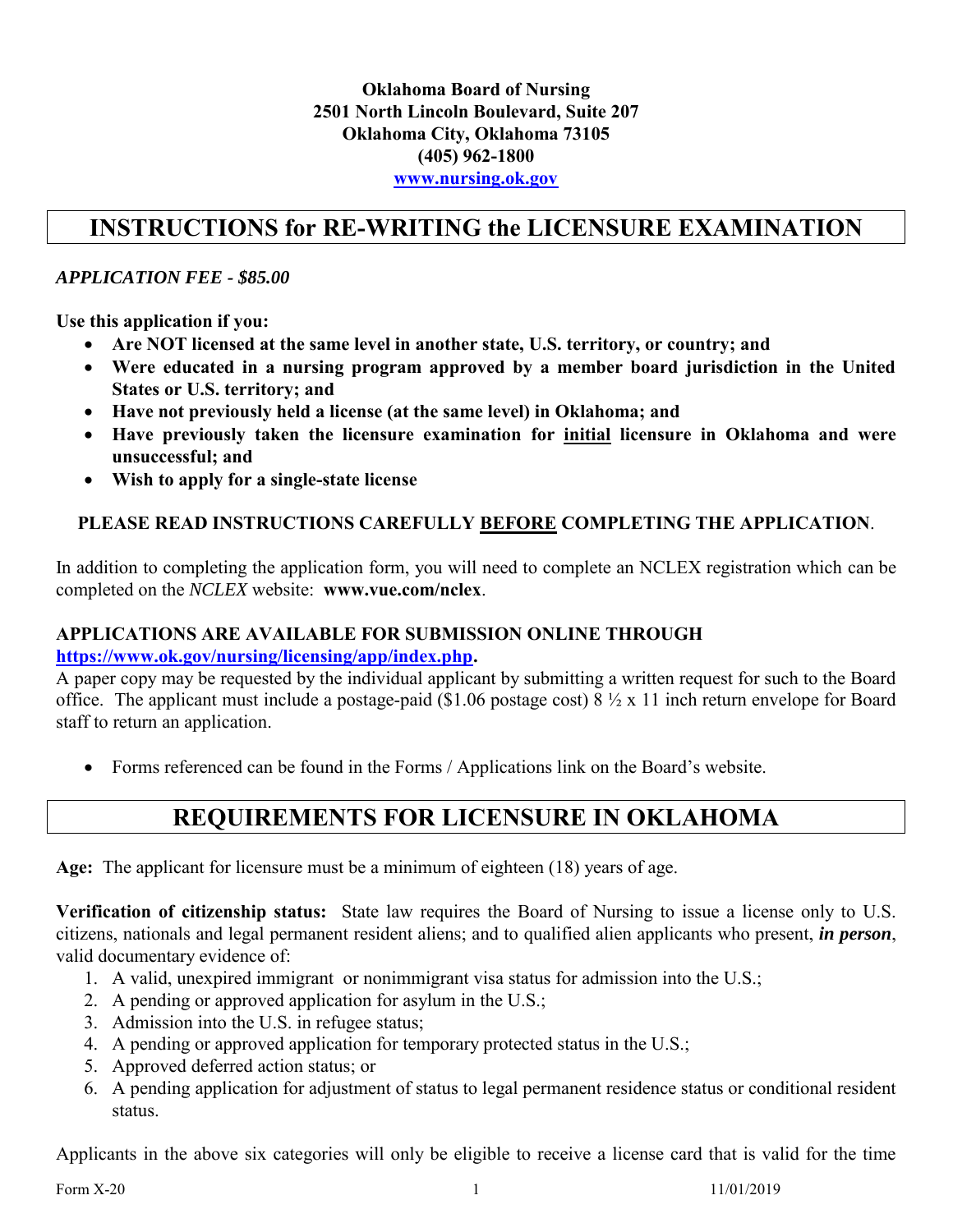period of their authorized stay in the U.S., or if there is no date of end to the time period of their authorized stay, for one year. The license card is required to indicate that it is temporary. The information will be verified through the Systematic Alien Verification for Entitlements (SAVE) Program, operated by the U.S. Department of Homeland Security.

**Graduation from a state Board-approved program of registered or practical nursing**: You must be a graduate of a **state Board-approved program** of registered or practical nursing. An official transcript from the nursing education program must be submitted directly from the nursing education program. The transcript must show the diploma or degree and the date conferred. The transcript must be obtained from an entity approved and recognized by the U.S. Department of Education as a primary source for providing education transcripts. The nursing education program you attended **must have included theory and clinical experience in the following areas**:

- Care of the adult
- Care of children
- Maternal-newborn nursing
- Psychiatric-mental health nursing (Exception: psychiatric clinical experience is not required for practical nurse applicants)

**Completion of the licensure examination**: Once all other requirements for licensure have been met, you will be made eligible to take the NCLEX-RN or NCLEX-PN licensure examination. In order to be made eligible, you must have registered with the testing service [\(www.vue.com/nclex\)](Drafts/Rules%20082715/www.vue.com/nclex).

**Review of criminal history:** Effective January 1, 2013, state law (59 O.S. § 567.18.B.) requires each applicant for licensure to have a fingerprint-based background check not more than ninety (90) days old at the time of submission of the application for licensure. The background check consists of fingerprint-based searches of the Oklahoma State Bureau of Investigation (OSBI) and Federal Bureau of Investigation (FBI) Criminal History Record Information databases and name index searches of computerized databases containing criminal history records. Please read the *Privacy Act Statement and Applicant Notification* found in the Appendix to this set of instructions. Please see the "Instructions" section for further information on obtaining a fingerprint-based background check.

In addition to the background check, applicants for licensure who have ever been summoned, arrested, taken into custody, indicted, convicted or tried for, or charged with, or pleaded guilty to, the violation of any law or ordinance or the commission of any misdemeanor or felony, or requested to appear before any prosecuting attorney or investigative agency in any matter; or have ever had disciplinary action taken against a nursing license, certification or registration, any professional or occupational license, registration, or certification and/or any application for a nursing or professional or occupational license, registration, or certification or if there is currently any investigation of your nursing license, registration, or certification; and/or any professional or occupational license, registration, or certification; and/or any application for a nursing and/or professional or occupational license, registration, or certification in any state, territory or country, **or** have ever been judicially declared incompetent are required to notify the Oklahoma Board of Nursing if the incident has not previously been reported in writing to the Board. A "report in writing" means that the applicant/licensee provided a signed and dated description stating in his/her own words the date, location, and circumstances of the incident, and if applicable, the resulting action taken by the court, agency, or disciplinary board. The report may be in the form of a letter or a statement in the provided space on the application. The report must be accompanied by certified court records or a board order. A verbal report does not constitute a "report in writing". A written report not accompanied by a full set of certified court records or the board order(s) does not constitute a "report in writing". Failure to report such action is a violation of the *Oklahoma Nursing Practice Act*.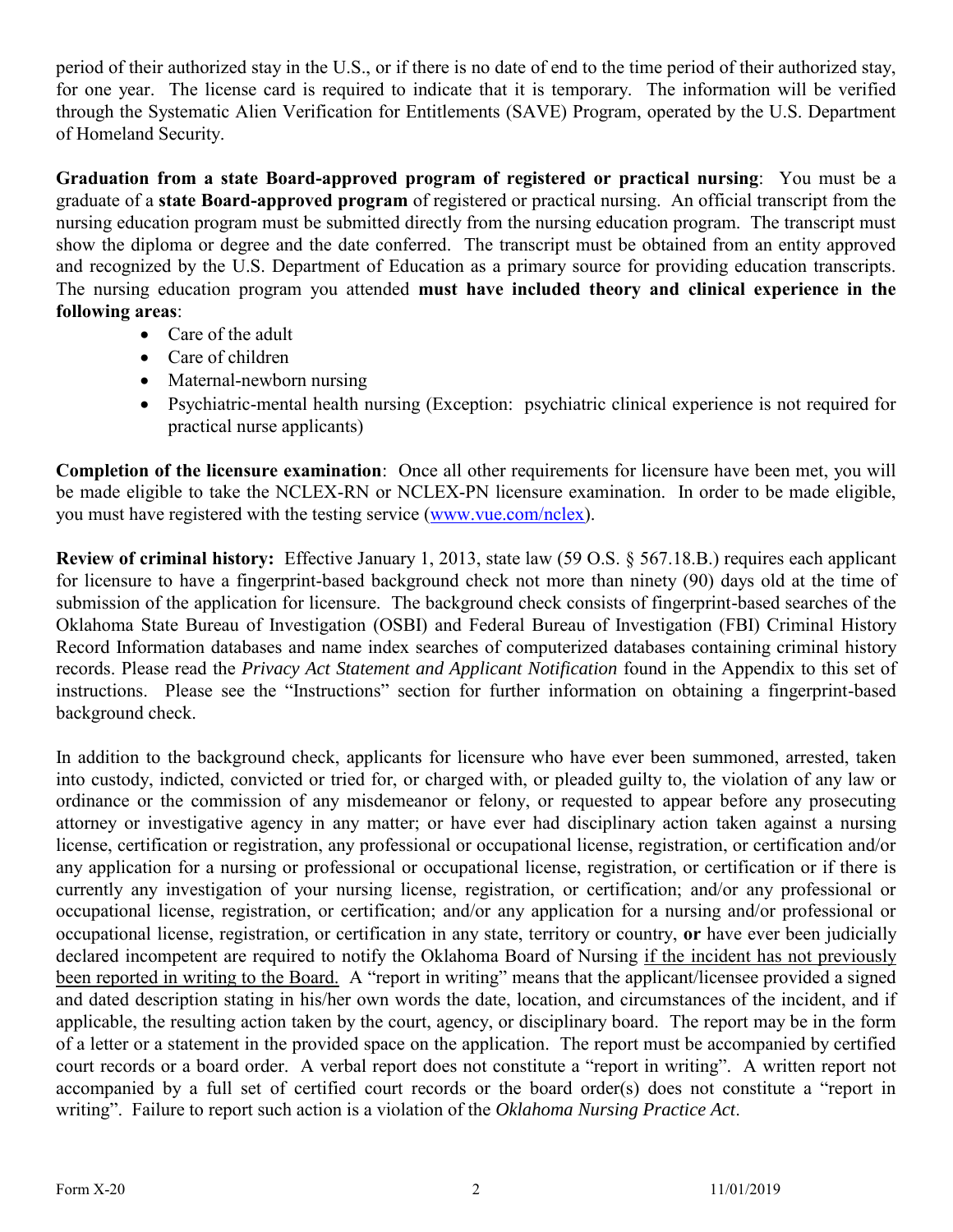An applicant for a license to practice as a Registered Nurse or Licensed Practical Nurse must submit to the Oklahoma Board of Nursing "certified written evidence that the applicant has never been convicted of a felony crime that substantially relates to the occupation of nursing and poses a reasonable threat to public safety" [59 O.S. § § 567.5, 567.6].

## **INSTRUCTIONS FOR COMPLETION OF THE APPLICATION**

1. *Completion of application*: The application should be completed and submitted online on the Board's website: **<https://pay.apps.ok.gov/nursing/licensing/app/index.php>**. You must complete all modules of the application with your **full legal name** which is the name on your birth certificate and any subsequent legal name changes. Please indicate "NMN" if you do not have a middle name. Please provide copies of legal documentation to support your legal names (ex: birth certificate, marriage license). **You must provide a Social Security number on the application**. This information is mandatory, pursuant to 56 O.S. § 240.21A, for administration of the tax laws of the State of Oklahoma

If you are submitting a hard copy application, **you may NOT use correction fluid on the application**. When you are finished entering your information, sign the application LEGIBLY, using your full legal name.

If you have been licensed with this Board under a different name, you must complete a *Name Change Request* along with a certified copy of the legal document changing your name and fee in order to be licensed under your new name.

- The Board's newsletters are now provided by electronic mail, so it is recommended you provide an e-mail address on the application.
- 2. *Citizenship:* All applicants for licensure must complete the appropriate *Evidence of Status Form*. If you previously applied prior to November 1, 2007, and did not complete an *Evidence of Status Form*, you must complete this *Form*. If you previously submitted an *Evidence of Status Form*, you will not need to submit it again with this application.

If you are a U.S. citizen, U.S. national, or legal permanent resident alien, you must submit a photocopy of one of the documents listed under "Acceptable Documents to Establish Evidence of Citizenship" on the *Evidence of Status Part A Form* unless previously submitted.

According to State law, **if you are a qualified alien, you must bring in person** the *Evidence of Status Form* to the Board office along with the original documents that support your qualified alien status, as shown on the *Evidence of Status Part B Form*. At the Board office, a staff member will copy your qualified alien status documentation and will notarize the *Evidence of Status Form*.

3. *Criminal History Search:* Each applicant must provide fingerprint images to be used for the purpose of permitting a state and national criminal history records search through the OSBI and FBI. The criminal history records search must be conducted through the Board's vendor, L-1 (MorphoTrust) within ninety (90) days of receipt of the application in the Board office. The results of the search are provided directly to the Board office by the OSBI usually within one to two weeks. Please read the *Privacy Act Statement and Applicant Notification* found in the Appendix to this set of instructions. Procedures for changing, correcting or updating OSBI and / or FBI results are set forth in Title 28, C.F.R., § 16.34 and will be furnished as needed.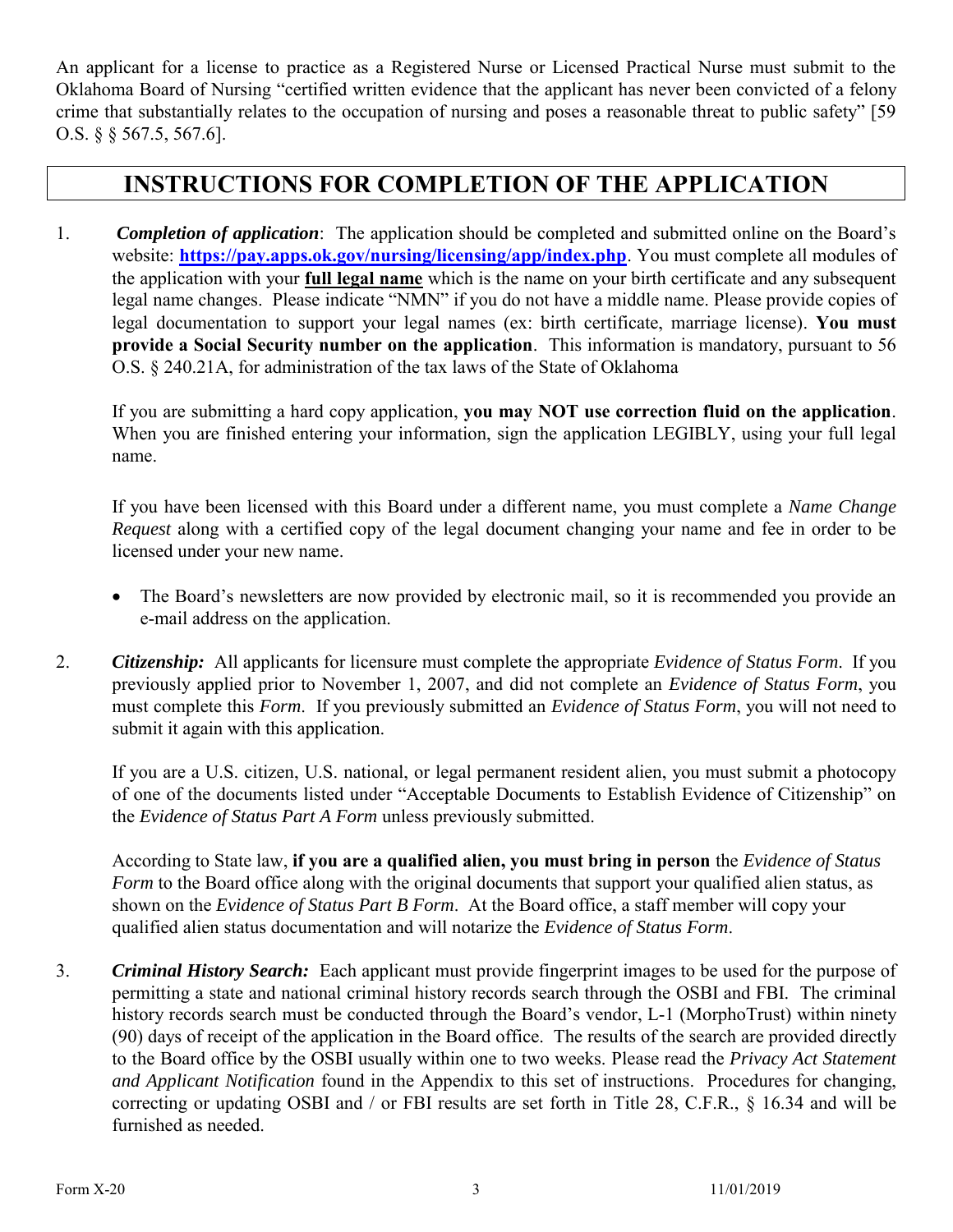**Option 1**: **If you have an Oklahoma mailing address**, you will need to go to an IdentoGo center sponsored by L-1 (MorphoTrust) located within the state to provide fingerprints electronically. These sites are available by appointment only. You must visit the following website to schedule an appointment: **[www.identogo.com,](http://www.identogo.com/)** or you must call (877) 219-0197 to make an appointment. Payment can be made during your appointment or online when scheduling. **Please note that your fingerprints must be obtained electronically only at an IdentoGO (L-1/ MorphoTrust) site.**

**Option 2**: **If you have an out-of-state mailing address,** Board staff will mail you specific fingerprint cards that you must take to a local law enforcement agency to obtain the fingerprints. An addressed envelope will be provided as the fingerprint cards **must be mailed by the law enforcement agency directly to L-1 (MorphoTrust).** You are responsible for the postage and the costs associated with obtaining your fingerprints. **Please note that you must wait to receive the specific coded fingerprint cards from the Board office prior to obtaining your fingerprints. OR** If you are in Oklahoma, you may follow the instructions for Option 1 above.

If you have submitted fingerprint images that were used for the purpose of permitting a state and national criminal history records search with a previous exam application at the same level of licensure, you are exempt from this requirement. Please note that fingerprint images were required for applications submitted on or after January 1, 2013; therefore, if you submitted your application prior to January 1, 2013, you must submit fingerprint images.

- 4. *Criminal Charges, Disciplinary Action, or Judicial Declaration of Mental Incompetence:* If you answer "yes" to the criminal charges, discipline, or competency questions on the application, you must **submit a statement on the application form, describing the date, location and circumstances of the incident, and the resulting action taken by the court or disciplinary board**. If you have more than one incident you are reporting, you must speak to every case/charge that has been filed. If you have reported a history of being summoned, arrested, taken into custody, indicted, convicted or tried for, or charged with, or pleaded guilty to, the violation of any law or ordinance or the commission of any misdemeanor or felony, or being requested to appear before any prosecuting attorney or investigative agency in any matter, you must submit certified copies of the:
	- **Information Sheet, Incident Report, Complaint, and/or Charges** (brief summary of the incident prepared by the court)
	- **Affidavit of Probable Cause** (listing of the charges brought against you)
	- **Judgment and/or Sentence** (findings of the court and sentence imposed**)**
	- **Verification that Judgment and/or Sentence requirements are complete**.

Certified copies are copies of court records obtained from the courthouse in the county/city where the action occurred, dated and signed by the court clerk, and affixed with the court seal. You may obtain these documents from the courthouse in the county/city or in the federal court of the district in which the court action occurred. **The Board staff will not accept Internet court documents, such as Oklahoma Court Information System case reports. Please note that you must report** *all* **arrests and/or charges that have been brought against you**.

If no records are found, have the agency provide a certified letter stating no records were found in a search from the date of offense through current.

If you have reported a history of disciplinary action taken against a nursing license, certification or registration, any professional or occupational license, registration, or certification and/or any application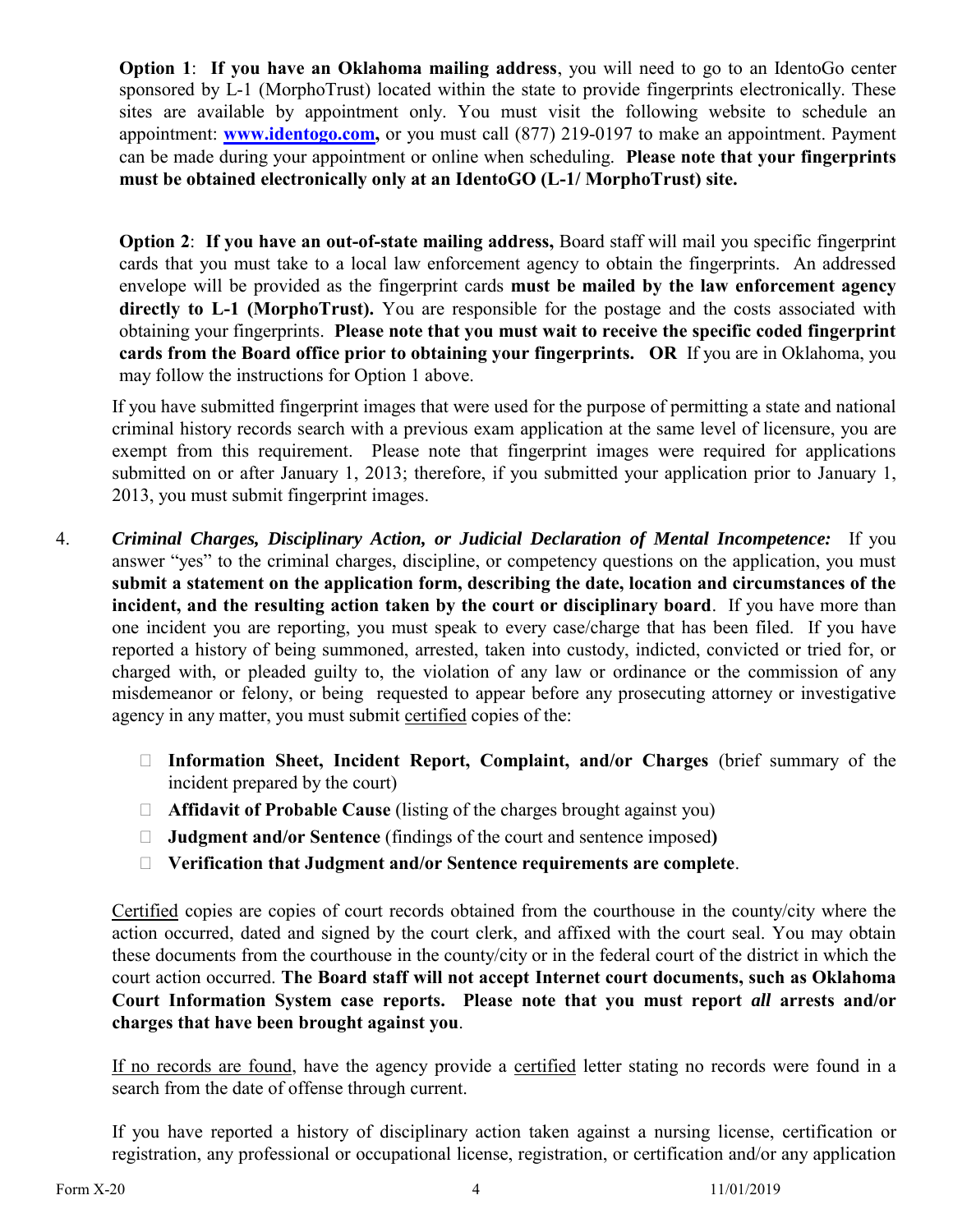for a nursing or professional or occupational license, registration, or certification or if there is currently any investigation of your nursing license, registration, or certification; and/or any professional or occupational license, registration, or certification; and/or any application for a nursing and/or professional or occupational license, registration, or certification in any state, territory or country, please request that a certified copy of the Board order be submitted directly to the Board office from the licensing agency. If you have reported a history of judicial declaration of mental incompetence, please contact the Board office for further instructions.

#### **PLEASE NOTE THAT IF YOU HAVE PREVIOUSLY REPORTED THE CRIMINAL CHARGE OR ACTION ON YOUR INITIAL APPLICATION FOR LICENSURE BY EXAMINATION (AT THE SAME LEVEL),** *IT IS NOT NECESSARY TO REPORT THE SAME CHARGE OR ACTION AGAIN.*

- *5. Fee*: Payment can be made in the form of VISA, MasterCard or electronic fund transfer when completing the application online in the License Registration link.
	- If a hard copy application is submitted, attach to your application a money order, certified check or cashier's check in the amount of \$85.00 payable to the Oklahoma Board of Nursing. **Personal checks will not be accepted.** If the fee is not submitted with the application or if the fee is incorrect, the application will be immediately returned without review.

# **NCLEX REGISTRATION**

The National Council Licensure Examination (NCLEX) is administered by Pearson VUE and delivered through Pearson Professional Centers. In order to be eligible to take the examination, you must register with Pearson VUE. You may register with the testing service on their website: [www.vue.com/nclex](http://www.vue.com/nclex) or by telephone at 866- 496-2539. When registering, you must provide the testing service your email address.

**You must be registered with Pearson VUE to receive an** *Authorization to Test* **letter (ATT), which is issued by Pearson VUE after your application has been approved by the Oklahoma Board of Nursing.**  Once you are registered with NCLEX, your NCLEX registration will remain effective for one year, awaiting the approval of the Board, or until you are approved and take the examination, whichever comes first. After the Board approves your registration and you have received your ATT, you have 90 days to schedule and take the examination.

- It is recommended that you schedule an appointment **immediately** upon receiving the ATT to ensure that you are able to get your choice of dates and times.
- You must take the examination within 90 days from the date the ATT was issued or you will forfeit your fee and have to re-register.
- Instructions for scheduling an appointment and information regarding test center locations are included with the ATT letter.
- Please note current requirements for documents that you must take to the testing center on your test day as found on the NCLEX website.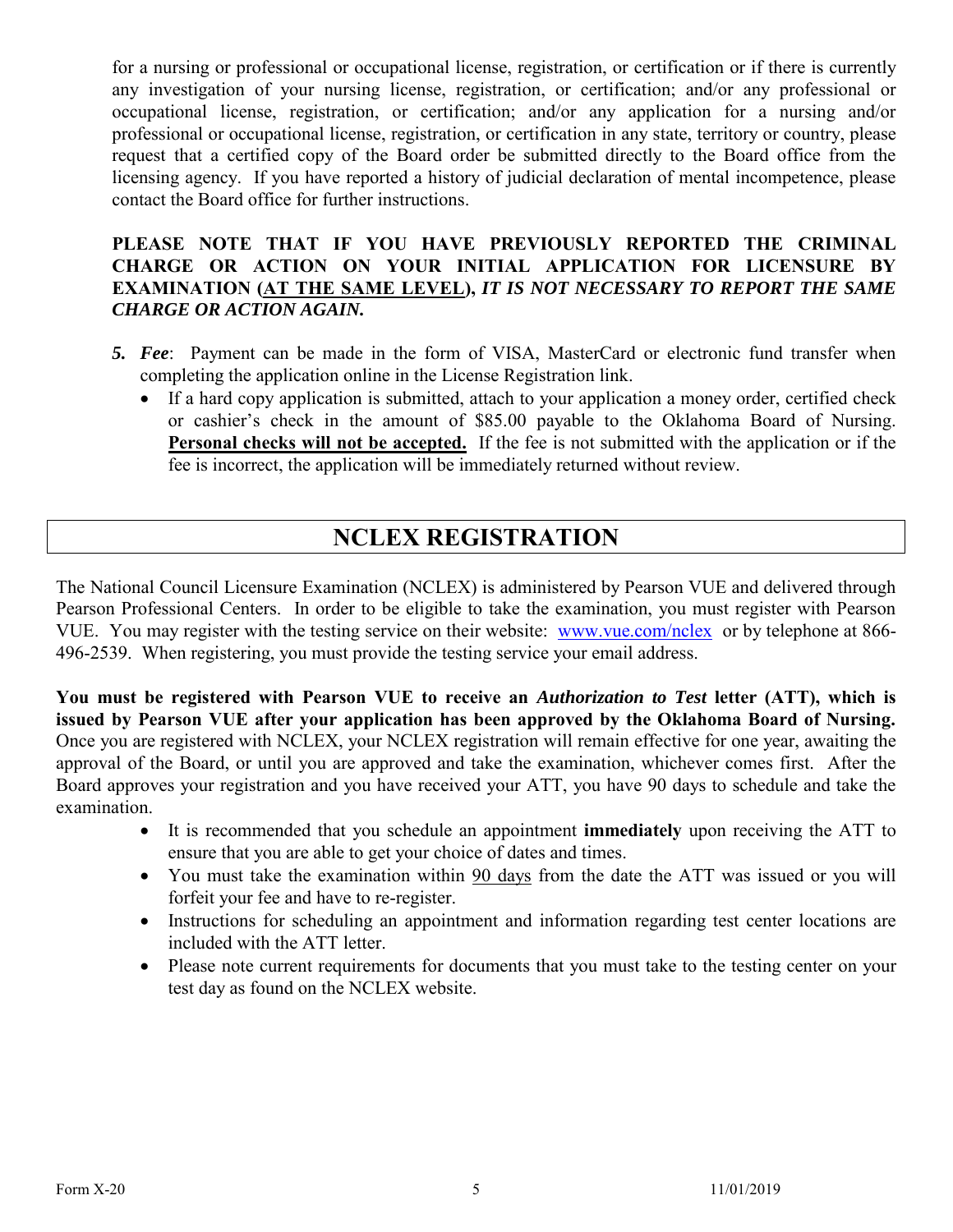# **REASONABLE ACCOMMODATIONS FOR THE NCLEX-RN® and NCLEX-PN®**

In compliance with the Americans with Disabilities Act (ADA), the Oklahoma Board of Nursing provides reasonable accommodations for candidates with disabilities that may interfere with their performance on the National Council Licensure Examination for Registered Nurses (NCLEX-RN®) and/or Licensed Practical nurses (NCLEX-PN®). A person with a disability is defined in federal law.

If you are requesting that reasonable accommodations be provided to take the NCLEX-RN® and/or NCLEX-PN®, please download the "Instruction and Form for Requesting Reasonable Accommodations for NCLEX" form off the website by accessing: [http://www.nursing.ok.gov/nclexaccommodate.pdf.](http://www.nursing.ok.gov/nclexaccommodate.pdf) Please complete and submit the form as directed.

Registration with Pearson Vue must be in place **before** reasonable accommodations can be approved. Candidates requesting reasonable accommodations **will not be approved** to take the NCLEX-RN® or NCLEX-PN®, or receive an online authorization to test until the reasonable accommodations for testing have been approved by the Board of Nursing.

### **GENERAL INFORMATION**

Test results will NOT be provided over the telephone by the Oklahoma Board of Nursing

You are required to notify the Board in writing of any address changes occurring during the registration and testing process. This notification must be signed and submitted in person, by mail, or by facsimile.

Your application to the Board for licensure is valid for one year after receipt. After that time, a new application and fee must be submitted. If you take and fail the examination, another rewrite application and fee must be submitted. You may view average processing times of a completed application on our website in the Agency Data / Statistics / Quarterly Statistics link. Repeated telephone calls to check on the status of your application will delay, rather than facilitate, the processing of your application. Applications are processed in the order they are received.

Once licensed, the License Verification link on the Board's website will be the first place your new license will be noted.

Registered Nurse licenses expire the last day of the licensee's birth month in even-numbered years, and Licensed Practical Nurse licenses expire the last day of the licensee's birth month in odd-numbered years following the date of issuance. The application fee includes the processing of your application and licensure through the current renewal period. **Fees are not pro-rated and are non-refundable.**

In accordance with Oklahoma law (59 O.S. § 567.7.E), the Executive Director shall suspend the license or certificate of a person who submits a check, money draft, or similar instrument for payment of a fee which is not honored by the financial institution named. The suspension becomes effective ten (10) days following delivery by certified mail of written notice of the dishonor and the impending suspension to the person's address on file. Upon notification of suspension, the person may reinstate the authorization to practice upon payment of the fees and any and all costs associated with notice and collection. The suspension shall be exempt from the Administrative Procedures Act.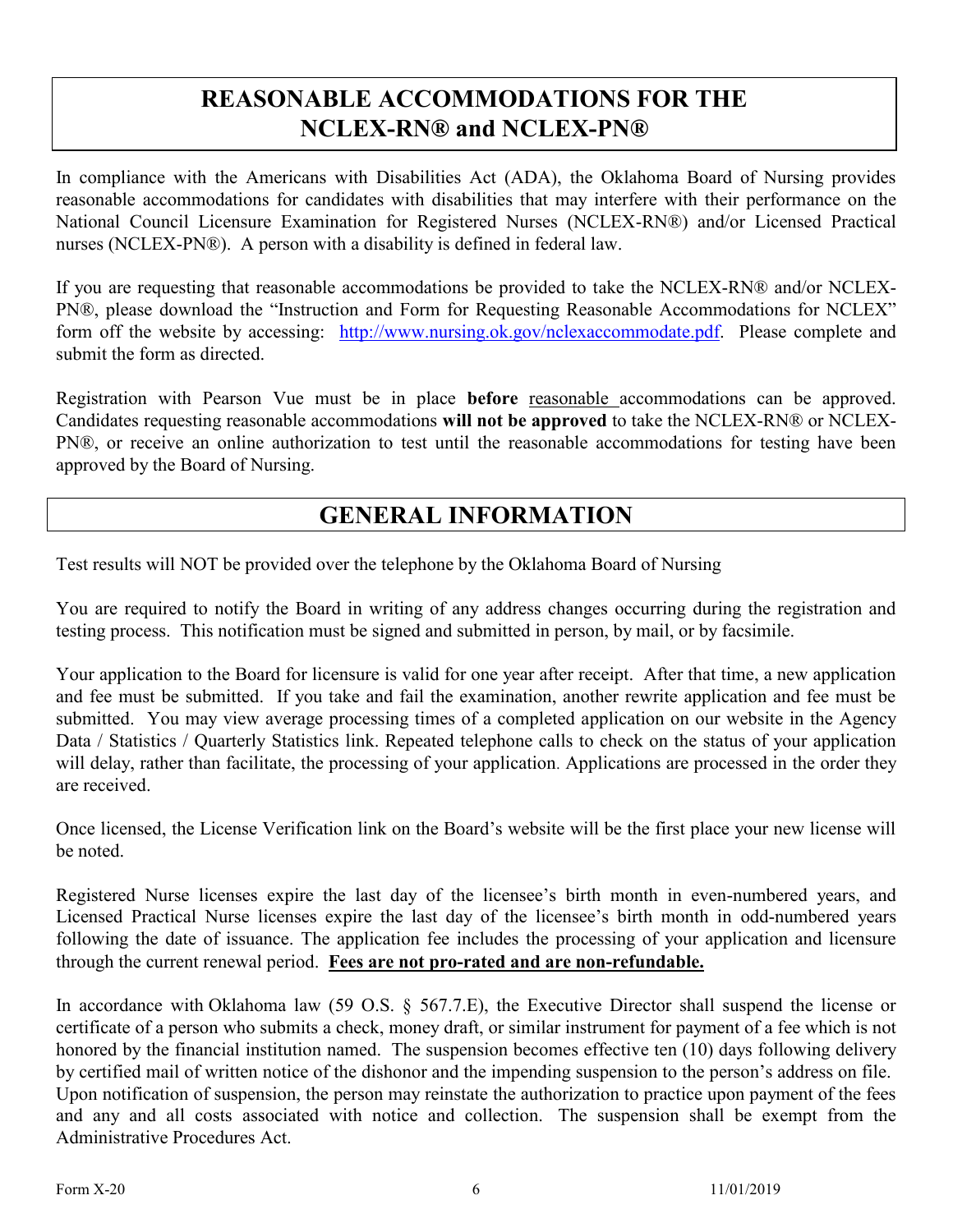# **INFORMATION ON TIME LIMIT AFTER GRADUATION TO TAKE AND PASS THE NCLEX**

All applicants for licensure by examination must submit a completed application, transcript, and fee to the Board and a completed registration form and fee to the authorized testing service **within two years of completion of the nursing education program**. If more than two years has elapsed, you must complete additional education as follows:

- 1) Successfully complete a Board-approved refresher course in accordance with the Board's policy; **or**
- 2) Successfully complete nursing didactic coursework and faculty-supervised clinical experience in a board-approved nursing education program at the appropriate education level, to include at least 80 hours in classroom and skills laboratory review and at least 80 hours participating in patient care activities in the clinical setting
- After completion of the required additional education, the applicant will have two additional years to take and pass the NCLEX examination [OAC 485:10-7-1 (e) and 485:10-9-1 (e)].

If it has been more than two years since you graduated from your nursing education program, you must submit evidence of either completing a Board-approved refresher course or coursework/clinical experience in a nursing education program, as outlined above. The following evidence will be accepted:

- 1) An official transcript or original copy of a certificate of completion identifying successful completion from a Board-approved refresher course
- 2) An official transcript from an educational institution offering a board-approved nursing education program at the same educational level as the program you originally completed, documenting at least 80 contact hours of theory/skills laboratory coursework and 80 contact hours in clinical coursework. Credit hours will be converted to contact hours using the following ratios: 15 contact hours per credit hour for theory, 30 contact hours per credit hour for skills laboratory, and 45 contact hours per credit hour for clinical coursework.

A list of nursing education programs and refresher courses approved by the Oklahoma Board of Nursing is available on the Board's website: [www.nursing.ok.gov/](http://www.ok.gov/nursing). Click on the link for "Education".

# **INFORMATION ON TIME LIMIT AFTER PREVIOUSLY PASSING THE NCLEX WITHOUT RESULTANT LICENSURE**

If more than two (2) years has elapsed since you successfully passed the NCLEX-RN / NCLEX-PN and did **NOT** obtain licensure as a Registered Nurse / Licensed Practical Nurse, you must complete additional education as follows:

- 1) Successfully complete a Board-approved refresher course in accordance with the Board's policy; **or**
- 2) Successfully complete nursing didactic coursework and faculty-supervised clinical experience in a board-approved nursing education program at the appropriate education level, to include at least 80 hours in classroom and skills laboratory review and at least 80 hours participating in patient care activities in the clinical setting

.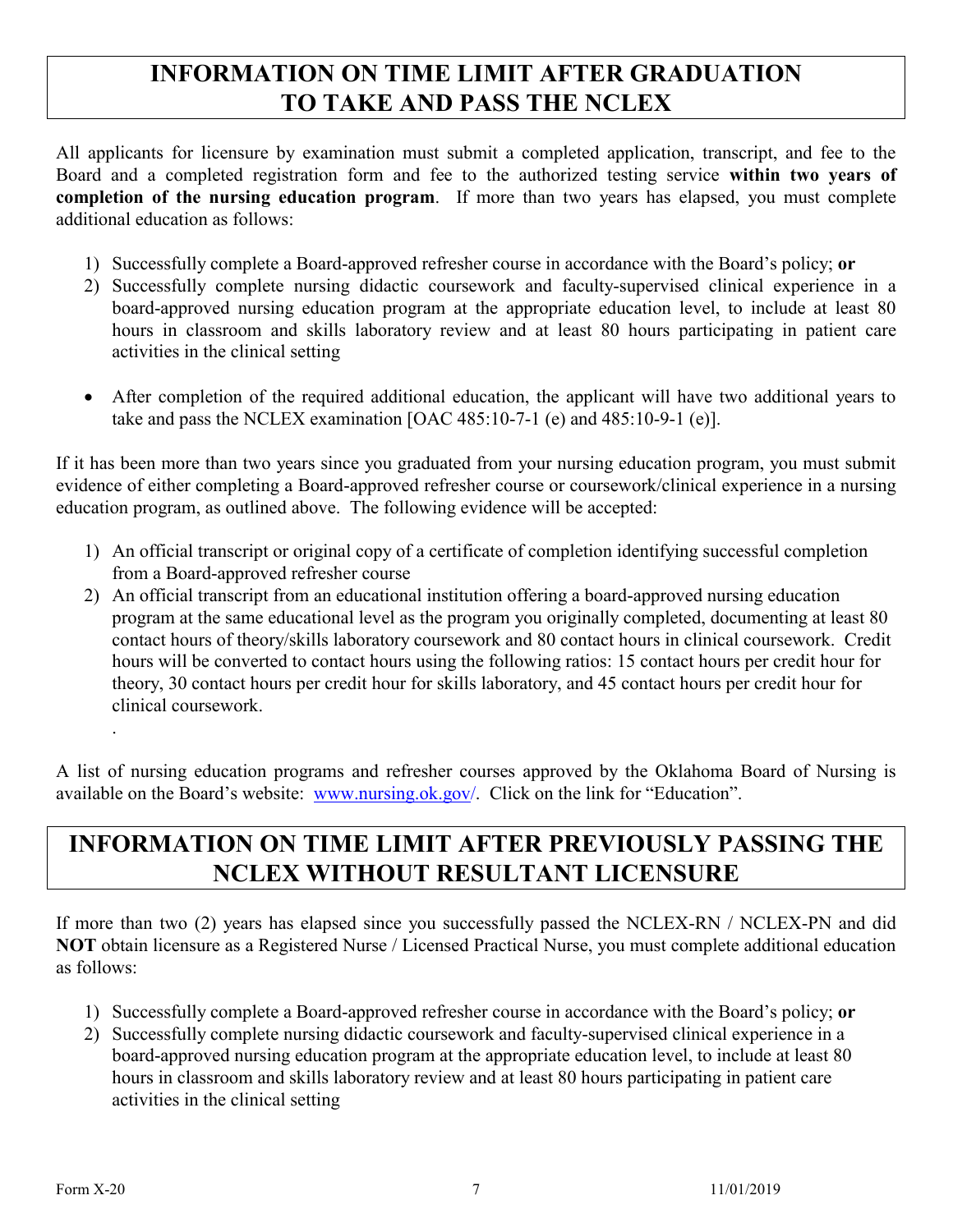If it has been more than two years since you passed the NCLEX, you must submit evidence of either completing a Board-approved refresher course or coursework/clinical experience in a nursing education program, as outlined above. The following evidence will be accepted:

- 1) An official transcript or original copy of a certificate of completion identifying successful completion from a Board-approved refresher course; **or**
- 2) An official transcript from an educational institution offering a board-approved nursing education program at the same educational level as the program you originally completed, documenting at least 80 contact hours of theory/skills laboratory coursework and 80 contact hours in clinical coursework. Credit hours will be converted to contact hours using the following ratios: 15 contact hours per credit hour for theory, 30 contact hours per credit hour for skills laboratory, and 45 contact hours per credit hour for clinical coursework

# **COMMON MISTAKES THAT DELAY APPLICATION PROCESSING**

- **Failing to submit fingerprint images to be used for the purpose of permitting a state and national criminal background search**
- **Leaving application questions incomplete or unanswered, or using correction fluid on the application**
- **Not providing a Social Security number**
- **Failing to provide the full legal name (with the notation "NMN" if there is no middle name)**
- **Not registering with the testing service for the examination**
- **Failing to provide a Social Security number to the testing service**
- **Failing to provide a complete description and documentation regarding history of criminal charges, disciplinary action, or judicial declaration of incompetence**